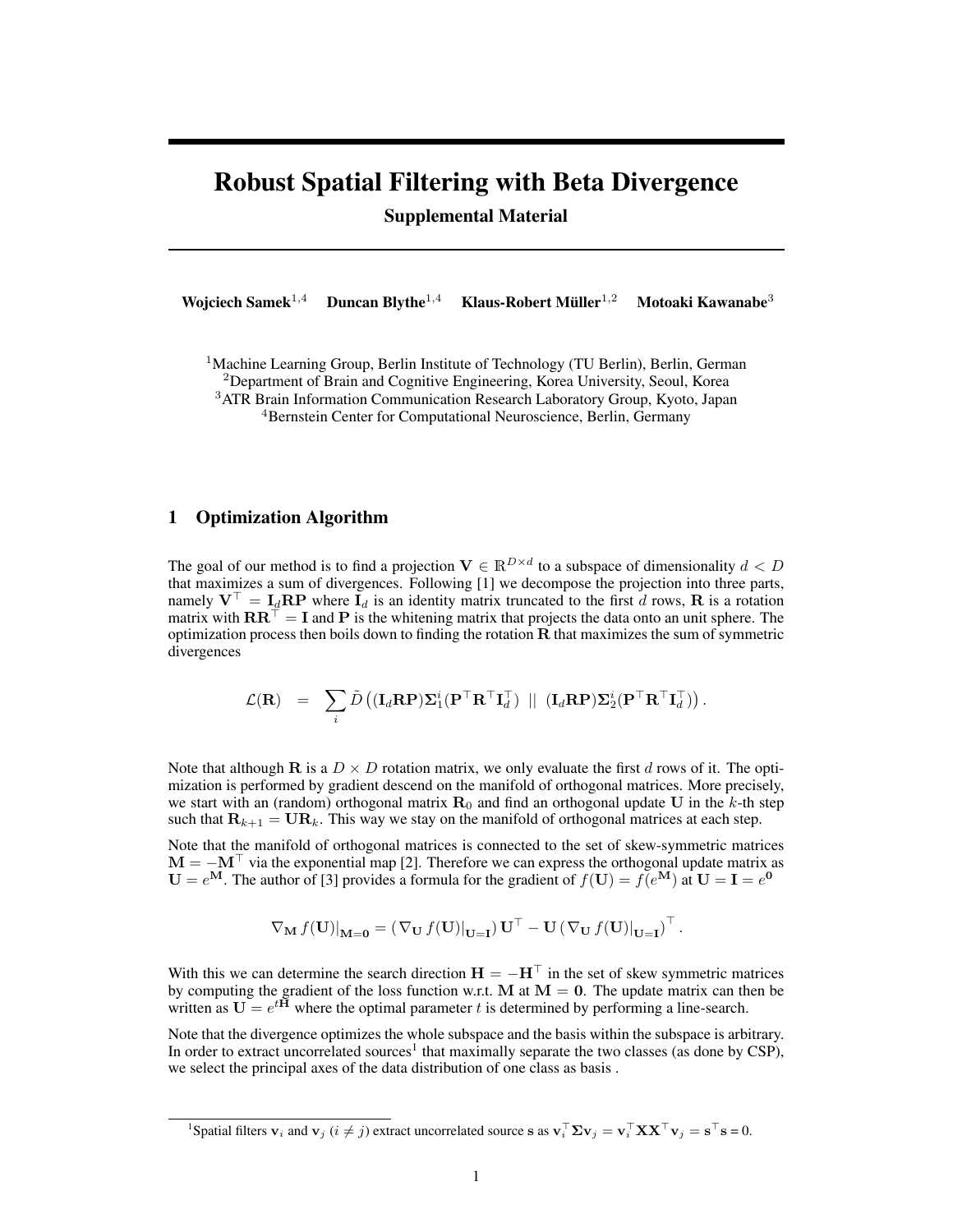#### 2 Derivation of Kullback-Leibler Divergence CSP

The objective function of sum $kl$ -divCSP (and  $kl$ -divCSP) can be written as

$$
\mathcal{L}_{sumkl}(\mathbf{R}) = \sum_{i} \tilde{D}_{kl} \left( (\mathbf{I}_{d} \mathbf{R} \mathbf{P}) \mathbf{\Sigma}_{1}^{i} (\mathbf{P}^{\top} \mathbf{R}^{\top} \mathbf{I}_{d}^{\top}) \ \|\ (\mathbf{I}_{d} \mathbf{R} \mathbf{P}) \mathbf{\Sigma}_{2}^{i} (\mathbf{P}^{\top} \mathbf{R}^{\top} \mathbf{I}_{d}^{\top}) \right)
$$
\n
$$
= \frac{1}{2} \sum_{i} (\text{tr} \left[ ((\mathbf{I}_{d} \mathbf{R} \mathbf{P}) \mathbf{\Sigma}_{1}^{i} (\mathbf{P}^{\top} \mathbf{R}^{\top} \mathbf{I}_{d}^{\top}) )^{-1} ((\mathbf{I}_{d} \mathbf{R} \mathbf{P}) \mathbf{\Sigma}_{2}^{i} (\mathbf{P}^{\top} \mathbf{R}^{\top} \mathbf{I}_{d}^{\top}) ) \right] + \text{tr} \left[ ((\mathbf{I}_{d} \mathbf{R} \mathbf{P}) \mathbf{\Sigma}_{2}^{i} (\mathbf{P}^{\top} \mathbf{R}^{\top} \mathbf{I}_{d}^{\top}) )^{-1} ((\mathbf{I}_{d} \mathbf{R} \mathbf{P}) \mathbf{\Sigma}_{1}^{i} (\mathbf{P}^{\top} \mathbf{R}^{\top} \mathbf{I}_{d}^{\top}) ) \right] - 2d \right)
$$
\n
$$
= \frac{1}{2} \sum_{i} (\text{tr} \left[ (\bar{\mathbf{\Sigma}}_{1}^{i})^{-1} \bar{\mathbf{\Sigma}}_{2}^{i} \right] + \text{tr} \left[ (\bar{\mathbf{\Sigma}}_{2}^{i})^{-1} \bar{\mathbf{\Sigma}}_{1}^{i} \right] - 2d \right).
$$

Note that  $\bar{\Sigma}_1^i = (\mathbf{I}_d \mathbf{R} \mathbf{P}) \Sigma_1^i (\mathbf{P}^\top \mathbf{R}^\top \mathbf{I}_d^\top)$  and  $\bar{\Sigma}_2^i = (\mathbf{I}_d \mathbf{R} \mathbf{P}) \Sigma_2^i (\mathbf{P}^\top \mathbf{R}^\top \mathbf{I}_d^\top)$  denote the projected covariance matrices.

The gradient with respect to  **can be computed as follows. Let us rewrite** 

$$
\nabla_{\mathbf{R}} \mathop{\mathrm{tr}}\nolimits \left[ ( (\mathbf{I}_d \mathbf{R} \mathbf{P}) \mathbf{\Sigma}_1^i (\mathbf{P}^\top \mathbf{R}^\top \mathbf{I}_d^\top))^{-1} ( (\mathbf{I}_d \mathbf{R} \mathbf{P}) \mathbf{\Sigma}_2^i (\mathbf{P}^\top \mathbf{R}^\top \mathbf{I}_d^\top)) \right]
$$

as

$$
\mathbf{I}_d^\top \left[ \nabla_{\mathbf{G}} \operatorname{tr}\left[\left(\mathbf{G}^\top \mathbf{C} \mathbf{G}\right)^{-1} \left(\mathbf{G}^\top \mathbf{D} \mathbf{G}\right)\right]\right]^\top
$$

with  $G = \tilde{R}^\top$  and  $\tilde{R}$  is the  $d \times D$  matrix consisting of the first d rows of **R** and  $C = P\Sigma_1^i P^\top$  and  $D = P\Sigma_2^i P^\top$  are the whitened covariance matrices.

According to the matrix codebook [4] this gives

$$
\mathbf{I}_d^\top \left[ -2 \mathbf{C} \mathbf{G} (\mathbf{G}^\top \mathbf{C} \mathbf{G})^{-1} \mathbf{G}^\top \mathbf{D} \mathbf{G} (\mathbf{G}^\top \mathbf{C} \mathbf{G})^{-1} + 2 \mathbf{D} \mathbf{G} (\mathbf{G}^\top \mathbf{D} \mathbf{G})^{-1} \right]^\top.
$$

Using this fact gives the following derivative  $\nabla_{\mathbf{R}} \mathcal{L}_{sumkl}(\mathbf{R})$ 

$$
\begin{split} & \mathbf{I}_d^\top \left( \sum_i (\bar{\mathbf{\Sigma}}^i_2)^{-1} \mathbf{I}_d \tilde{\mathbf{\Sigma}}^i_2 \ - \ (\bar{\mathbf{\Sigma}}^i_1)^{-1} \bar{\mathbf{\Sigma}}^i_2 (\bar{\mathbf{\Sigma}}^i_1)^{-1} \mathbf{I}_d \tilde{\mathbf{\Sigma}}^i_1 \ + \ (\bar{\mathbf{\Sigma}}^i_1)^{-1} \mathbf{I}_d \tilde{\mathbf{\Sigma}}^i_1 \ - \ (\bar{\mathbf{\Sigma}}^i_2)^{-1} \bar{\mathbf{\Sigma}}^i_1 (\bar{\mathbf{\Sigma}}^i_2)^{-1} \mathbf{I}_d \tilde{\mathbf{\Sigma}}^i_2 \right) \mathbf{R} \\ & \text{where } \tilde{\mathbf{\Sigma}}^i_1 = \mathbf{P} \mathbf{\Sigma}^i_1 \mathbf{P}^\top \text{ and } \tilde{\mathbf{\Sigma}}^i_2 = \mathbf{P} \mathbf{\Sigma}^i_2 \mathbf{P}^\top. \end{split}
$$

# 3 Derivation of Beta Divergence CSP

The objective function of  $\beta$ -divCSP can be written as

$$
\mathcal{L}_{\beta}(\mathbf{R}) = \sum_{i} \tilde{D}_{\beta} \left( (\mathbf{I}_{d} \mathbf{R} \mathbf{P}) \Sigma_{1}^{i} (\mathbf{P}^{\top} \mathbf{R}^{\top} \mathbf{I}_{d}^{\top}) \ \| (\mathbf{I}_{d} \mathbf{R} \mathbf{P}) \Sigma_{2}^{i} (\mathbf{P}^{\top} \mathbf{R}^{\top} \mathbf{I}_{d}^{\top}) \right)
$$
  
=  $\frac{1}{\beta} \sum_{i} \left( \int g_{i}^{\beta+1}(x) dx + \int f_{i}^{\beta+1}(x) dx - \int f_{i}^{\beta}(x) g_{i}(x) dx - \int f_{i}(x) g_{i}^{\beta}(x) dx \right),$ 

with  $f_i \sim \mathcal{N}(\mathbf{0}, \bar{\mathbf{\Sigma}}_1^i)$  and  $g_i \sim \mathcal{N}(\mathbf{0}, \bar{\mathbf{\Sigma}}_2^i)$  being the zero-mean Gaussian distributions with projected covariances  $\bar{\mathbf{\Sigma}}_1^i = (\mathbf{I}_d \mathbf{R} \mathbf{P}) \mathbf{\Sigma}_1^i (\mathbf{P}^\top \mathbf{R}^\top \mathbf{I}_d^\top) \in \mathbb{R}^{d \times d}$  and  $\bar{\mathbf{\Sigma}}_2^i = (\mathbf{I}_d \mathbf{R} \mathbf{P}) \mathbf{\Sigma}_2^i (\mathbf{P}^\top \mathbf{R}^\top \mathbf{I}_d^\top) \in$  $\mathbb{R}^{d \times d}$ , respectively.

The integral  $\int f_i^{\beta+1}(x)dx$  (and  $\int g^{\beta+1}(x)dx$ ) can be expressed in explicit form as

$$
\int f_i^{\beta+1}(x)dx = \frac{1}{(2\pi)^{\frac{(\beta+1)d}{2}}|\bar{\Sigma}_1^i|^{\frac{\beta+1}{2}}} \int e^{-\frac{1}{2}x^T(\frac{1}{\beta+1}\bar{\Sigma}_1^i)^{-1}x} dx
$$

$$
= \frac{1}{(2\pi)^{\frac{(\beta+1)d}{2}}|\bar{\Sigma}_1^i|^{\frac{\beta+1}{2}}} (2\pi)^{\frac{d}{2}} \left(\frac{1}{\beta+1}\right)^{\frac{d}{2}}|\bar{\Sigma}_1^i|^{\frac{1}{2}}
$$

$$
= \frac{1}{(2\pi)^{\frac{\beta d}{2}}(\beta+1)^{\frac{d}{2}}}|\bar{\Sigma}_1^i|^{-\frac{\beta}{2}}
$$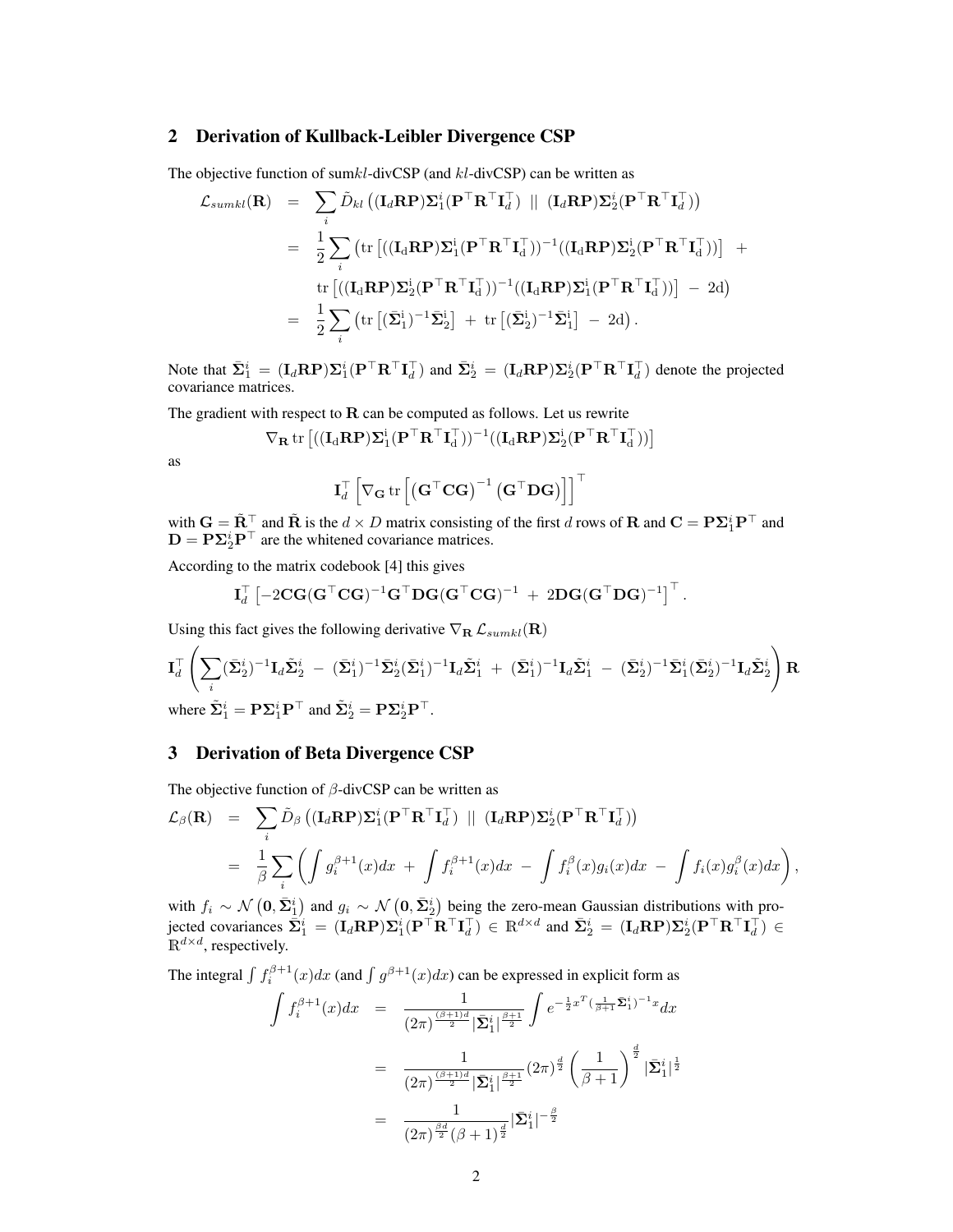The integral  $\int g_i^{\beta}(x)f_i(x)dx$  (and  $\int f_i(x)g_i^{\beta}(x)dx$ ) can be expressed in explicit form as

$$
\int g_i^{\beta}(x) f_i(x) dx = \frac{1}{(2\pi)^{\frac{\beta d}{2}} |\bar{\Sigma}_2^i|^{\frac{\beta}{2}}} \frac{1}{(2\pi)^{\frac{d}{2}} |\bar{\Sigma}_1^i|^{\frac{1}{2}}} \int e^{-\frac{1}{2}x^T (\beta (\bar{\Sigma}_2^i)^{-1} + (\bar{\Sigma}_1^i)^{-1})x} dx
$$
  
\n
$$
= \frac{1}{(2\pi)^{\frac{\beta d}{2}} |\bar{\Sigma}_2^i|^{\frac{\beta}{2}}} \frac{1}{(2\pi)^{\frac{d}{2}} |\bar{\Sigma}_1^i|^{\frac{1}{2}}} (2\pi)^{\frac{d}{2}} |\beta (\bar{\Sigma}_2^i)^{-1} + (\bar{\Sigma}_1^i)^{-1}|^{-\frac{1}{2}}
$$
  
\n
$$
= \frac{1}{(2\pi)^{\frac{\beta d}{2}} |\bar{\Sigma}_2^i|^{\frac{\beta}{2}} |\bar{\Sigma}_1|^{\frac{1}{2}}} |\beta (\bar{\Sigma}_2^i)^{-1} + \Sigma_1^{-1}|^{-\frac{1}{2}}
$$
  
\n
$$
= \frac{1}{(2\pi)^{\frac{\beta d}{2}}} |\bar{\Sigma}_2^i|^{\frac{1-\beta}{2}} |\bar{\Sigma}_2^i (\beta (\bar{\Sigma}_2^i)^{-1} + (\bar{\Sigma}_1^i)^{-1}) \bar{\Sigma}_1^i|^{-\frac{1}{2}}
$$
  
\n
$$
= \frac{1}{(2\pi)^{\frac{\beta d}{2}}} |\bar{\Sigma}_2^i|^{\frac{1-\beta}{2}} |\beta \bar{\Sigma}_1^i + \bar{\Sigma}_2^i|^{-\frac{1}{2}}
$$

Thus the objective function  $\mathcal{L}_{\beta}(\mathbf{R})$  has the following explicit form

$$
\gamma \sum_{i} \left( |\bar{\Sigma}_{1}^{i}|^{-\frac{\beta}{2}} + |\bar{\Sigma}_{2}^{i}|^{-\frac{\beta}{2}} - (\beta + 1)^{\frac{d}{2}} \left( |\bar{\Sigma}_{2}^{i}|^{\frac{1-\beta}{2}} |\beta \bar{\Sigma}_{1}^{i} + \bar{\Sigma}_{2}^{i}|^{-\frac{1}{2}} + |\bar{\Sigma}_{1}^{i}|^{\frac{1-\beta}{2}} |\beta \bar{\Sigma}_{2}^{i} + \bar{\Sigma}_{1}^{i}|^{-\frac{1}{2}} \right) \right),
$$
  
with  $\gamma = \frac{1}{\beta} \sqrt{\frac{1}{(2\pi)^{\beta d} (\beta + 1)^{d}}}$ .

The gradient of  $|\bar{\mathbf{\Sigma}}^i_1|^{-\frac{\beta}{2}}$  with respect to **R** can be computed as

$$
\nabla_{\mathbf{R}} \left| (\mathbf{I}_{d} \mathbf{R} \mathbf{P}) \mathbf{\Sigma}_{1}^{i} (\mathbf{P}^{\top} \mathbf{R}^{\top} \mathbf{I}_{d}^{\top}) \right|^{-\frac{\beta}{2}} = \mathbf{I}_{d}^{\top} \left[ \nabla_{\mathbf{G}} |\mathbf{G}^{\top} \mathbf{C} \mathbf{G}|^{-\frac{\beta}{2}} \right]^{\top}
$$

with  $G = \tilde{R}^T$  and  $\tilde{R}$  is the  $d \times D$  matrix consisting of the first d rows of R and  $C = P\Sigma_1^i P^T$ . According to matrix codebook [4] this is

$$
-\beta \mathbf{I}_d^\top |\mathbf{G}^\top \mathbf{C} \mathbf{G}|^{-\frac{\beta}{2}} \cdot \left(\mathbf{C} \mathbf{G} (\mathbf{G}^\top \mathbf{C} \mathbf{G})^{-1}\right)^\top.
$$

Writing it back gives

$$
-\beta\mathbf{I}_{d}^{\top}|\bar{\mathbf{\Sigma}}^{i}_{1}|^{-\frac{\beta}{2}}(\bar{\mathbf{\Sigma}}^{i}_{1})^{-1}\mathbf{I}_{d}\tilde{\mathbf{\Sigma}}_{1}\mathbf{R}.
$$

where  $\tilde{\Sigma}_1 = P \Sigma_1 P^{\top}$ .

The gradient of the other term  $|\bar{\Sigma}_2^i|^{\frac{1-\beta}{2}}|\beta \bar{\Sigma}_1^i + \bar{\Sigma}_2^i|^{-\frac{1}{2}}$  can be computed as

$$
\begin{aligned} &\nabla_{\mathbf{R}}\,|(\mathbf{I}_{d}^{\top}\mathbf{R}\mathbf{P})\mathbf{\Sigma}_{2}^{i}(\mathbf{P}^{\top}\mathbf{R}^{\top}\mathbf{I}_{d}^{\top})|^{\frac{1-\beta}{2}}\cdot|\beta(\mathbf{I}_{d}\mathbf{R}\mathbf{P})\mathbf{\Sigma}_{1}^{i}(\mathbf{P}^{\top}\mathbf{R}^{\top}\mathbf{I}_{d}^{\top}) + (\mathbf{I}_{d}\mathbf{R}\mathbf{P})\mathbf{\Sigma}_{2}^{i}(\mathbf{P}^{\top}\mathbf{R}^{\top}\mathbf{I}_{d}^{\top})|^{-\frac{1}{2}} \\ &=\mathbf{I}_{d}^{\top}\left[\nabla_{\mathbf{G}}\,\left(|\mathbf{G}^{\top}\mathbf{D}\mathbf{G}|^{\frac{1-\beta}{2}}\cdot|\beta\mathbf{G}^{\top}\mathbf{C}\mathbf{G}\,+\,\mathbf{G}^{\top}\mathbf{D}\mathbf{G}|^{-\frac{1}{2}}\right)\right]^{T} \end{aligned}
$$

with  $G = \tilde{R}_{\perp}^T$  and  $\tilde{R}$  is the  $d \times D$  matrix consisting of the first d rows of **R** and  $C = P\Sigma_1^i P^\top$  and  $D = P\Sigma_2^i P^\top$ . According to the product rule this is

$$
- \mathbf{I}_d^\top \left[ (\boldsymbol{\beta}-1) |\mathbf{G}^\top \mathbf{D} \mathbf{G}|^{-\frac{\boldsymbol{\beta}+1}{2}} \cdot |\mathbf{G}^\top \mathbf{D} \mathbf{G}| \cdot \left( \mathbf{G} \mathbf{D} (\mathbf{G}^\top \mathbf{D} \mathbf{G})^{-1} \right)^\top \cdot |\boldsymbol{\beta} \mathbf{G}^\top \mathbf{C} \mathbf{G} + \mathbf{G}^\top \mathbf{D} \mathbf{G}|^{-\frac{1}{2}} + \\ | \mathbf{G}^\top \mathbf{D} \mathbf{G} |^{\frac{1-\beta}{2}} \cdot |\mathbf{G}^\top (\boldsymbol{\beta} \mathbf{C} + \mathbf{D}) \mathbf{G}|^{-\frac{3}{2}} \cdot |\mathbf{G}^\top (\boldsymbol{\beta} \mathbf{C} + \mathbf{D}) \mathbf{G}| \cdot \left( (\boldsymbol{\beta} \mathbf{C} + \mathbf{D}) \mathbf{G} (\mathbf{G}^\top (\boldsymbol{\beta} \mathbf{C} + \mathbf{D}) \mathbf{G})^{-1} \right)^\top \right]^\top
$$

Writing it back gives

$$
-\mathbf{I}_{d}^{\top} \left( (\beta -1) |\bar{\mathbf{\Sigma}}_{2}^{i}|^{\frac{1-\beta}{2}} \cdot |\beta \bar{\mathbf{\Sigma}}_{1}^{i} + \bar{\mathbf{\Sigma}}_{2}^{i}|^{-\frac{1}{2}} \cdot (\bar{\mathbf{\Sigma}}_{2}^{i})^{-1} \mathbf{I}_{d} \tilde{\mathbf{\Sigma}}_{2}^{i} + |\bar{\mathbf{\Sigma}}_{2}^{i}|^{\frac{1-\beta}{2}} \cdot |\beta \bar{\mathbf{\Sigma}}_{i} + \bar{\mathbf{\Sigma}}_{2}^{i}|^{-\frac{1}{2}} \cdot (\beta \bar{\mathbf{\Sigma}}_{1}^{i} + \bar{\mathbf{\Sigma}}_{2}^{i})^{-1} \mathbf{I}_{d} (\beta \tilde{\mathbf{\Sigma}}_{1}^{i} + \tilde{\mathbf{\Sigma}}_{2}^{i}) \right)^{\top} \mathbf{R}
$$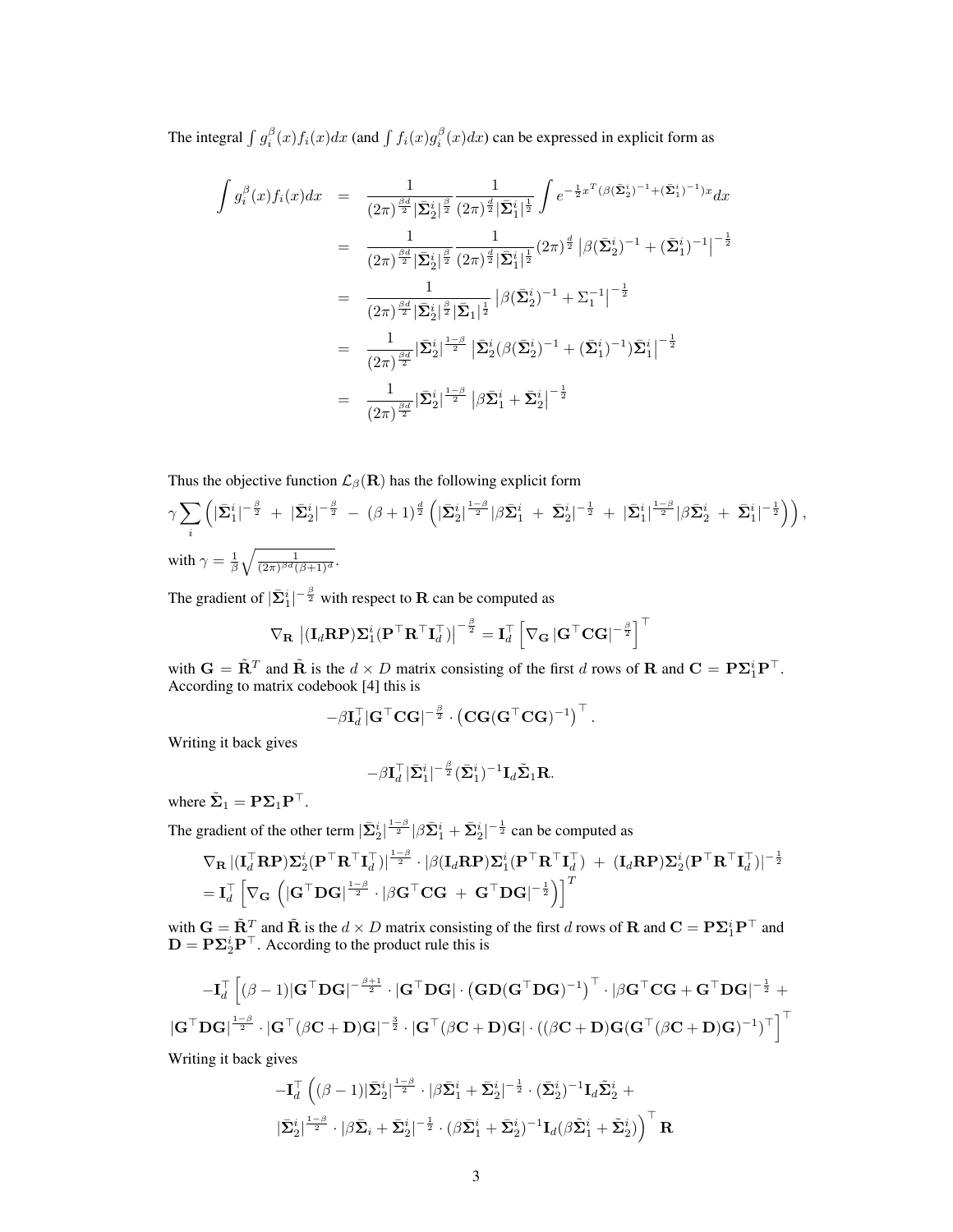The total gradient is

$$
\nabla_{\mathbf{R}} \mathcal{L}_{\beta}(\mathbf{I}_{d}\mathbf{R}\mathbf{P}) = \mathbf{I}_{d}^{\top} \left( \gamma \sum_{i} -\beta |\bar{\Sigma}_{1}^{i}|^{-\frac{\beta}{2}} (\bar{\Sigma}_{1}^{i})^{-1} \mathbf{I}_{d} \tilde{\Sigma}_{1}^{i} - \beta |\bar{\Sigma}_{2}^{i}|^{-\frac{\beta}{2}} (\bar{\Sigma}_{2}^{i})^{-1} \mathbf{I}_{d} \tilde{\Sigma}_{2}^{i} + ( \beta + 1)^{\frac{d}{2}} |\bar{\Sigma}_{2}^{i}|^{\frac{1-\beta}{2}} \cdot |\beta \bar{\Sigma}_{1}^{i} + \bar{\Sigma}_{2}^{i}|^{-\frac{1}{2}} \cdot [(\beta - 1)(\bar{\Sigma}_{2})^{-1} \mathbf{I}_{d} \tilde{\Sigma}_{2}^{i} + (\beta \bar{\Sigma}_{1}^{i} + \bar{\Sigma}_{2}^{i})^{-1} \mathbf{I}_{d} (\beta \tilde{\Sigma}_{1}^{i} + \tilde{\Sigma}_{2}^{i})] + (\beta + 1)^{\frac{d}{2}} |\bar{\Sigma}_{1}^{i}|^{\frac{1-\beta}{2}} \cdot |\beta \bar{\Sigma}_{2}^{i} + \bar{\Sigma}_{1}^{i}|^{-\frac{1}{2}} \cdot [(\beta - 1)(\bar{\Sigma}_{1})^{-1} \mathbf{I}_{d} \tilde{\Sigma}_{1}^{i} + (\beta \bar{\Sigma}_{2}^{i} + \bar{\Sigma}_{1}^{i})^{-1} \mathbf{I}_{d} (\beta \tilde{\Sigma}_{2}^{i} + \tilde{\Sigma}_{1}^{i})] \right) \mathbf{R}.
$$

### 4 Detailed Proof of Theorem 1

Note that [5] has provided a proof for the special case of one spatial filter. Let  $\tilde{\mathbf{R}} \in \mathbb{R}^{d \times D}$  denote the orthogonal projection onto a subspace of dimension d and let  $\tilde{\Sigma}_1$  and  $\tilde{\Sigma}_2$  represent the whitened covariance matrices with  $\tilde{\Sigma}_1+\tilde{\Sigma}_2=I$ . Without loss of generality<sup>2</sup> we assume that  $\tilde{\mathbf{R}}\tilde{\Sigma}_1\tilde{\mathbf{R}}^\top=\mathbf{\Delta}_1$ and  $\tilde{\mathbf{R}} \tilde{\mathbf{\Sigma}}_2 \tilde{\mathbf{R}}^{\top} = \mathbf{I} - \mathbf{\Delta}_1$  with  $\mathbf{\Delta}_1$  are diagonal matrices.

The KL divergence divCSP algorithm ( $\lambda = 0$ ) optimizes the following objective function  $\mathcal{L}_{kl}(\mathbf{R})$ (ignoring constant terms)

tr 
$$
(\tilde{\mathbf{R}}\tilde{\mathbf{\Sigma}}_1\tilde{\mathbf{R}}^{\top})^{-1}(\tilde{\mathbf{R}}\tilde{\mathbf{\Sigma}}_2\tilde{\mathbf{R}}^{\top}) +
$$
  
tr  $(\tilde{\mathbf{R}}\tilde{\mathbf{\Sigma}}_2\tilde{\mathbf{R}}^{\top})^{-1}(\tilde{\mathbf{R}}\tilde{\mathbf{\Sigma}}_1\tilde{\mathbf{R}}^{\top})$   
= tr  $(\Delta_1^{-1}(\mathbf{I} - \Delta_1)) +$ tr  $((\mathbf{I} - \Delta_1)^{-1}\Delta_1)$   
=  $\sum_{i=1}^d \frac{1 - \nu_i}{\nu_i} + \sum_{i=1}^d \frac{\nu_i}{1 - \nu_i}$ ,

where  $\nu_i$  is the *i*-th diagonal element of  $\Delta_1$ .

Let us decompose 
$$
\tilde{\mathbf{R}} = \begin{bmatrix} \mathbf{U} \\ \mathbf{V} \end{bmatrix}
$$
 into two matrices  $\mathbf{U} \in \mathbb{R}^{k \times D}$  and  $\mathbf{V} \in \mathbb{R}^{d-k \times D}$  as follows  
\n
$$
\mathbf{U} = \left\{ \mathbf{r}_i : \frac{1 - \nu_i}{\nu_i} > \frac{\nu_i}{1 - \nu_i} \right\} \Longrightarrow \nu_i < 0.5
$$
\n
$$
\mathbf{V} = \left\{ \mathbf{r}_i : \frac{1 - \nu_i}{\nu_i} \le \frac{\nu_i}{1 - \nu_i} \right\} \Longrightarrow \nu_i \ge 0.5.
$$

Thus we can rewrite the objective function  $\mathcal{L}_{kl}(\mathbf{R})$  as

$$
\underbrace{\sum_{i=1}^{k} \frac{1 - \nu_i}{\nu_i} + \frac{\nu_i}{1 - \nu_i}}_{\mathbf{U}} + \underbrace{\sum_{i=k+1}^{d} \frac{1 - \nu_i}{\nu_i} + \frac{\nu_i}{1 - \nu_i}}_{\mathbf{V}}.
$$

We prove that the top d CSP filters W, i.e. the top d eigenvectors  $v_i$   $(i = 1...d)$  of  $\tilde{\Sigma}_1$  sorted by  $\alpha_i = \max\{\mu_i, 1-\mu_i\}$  where  $\mu_i$  denotes the *i*-th eigenvalue of  $\tilde{\Sigma}_1$ , maximize  $\mathcal{L}_{kl}(\tilde{\mathbf{R}})$ . Let us divide W into  $\tilde{U}$  and  $\tilde{V}$  as done above.

Case 1: Assume  $\tilde{\bf R}$  maximizes  $\mathcal{L}_{kl}(\tilde{\bf R})$  and it consists of eigenvectors  ${\bf v}_i$  of  $\tilde{\bf \Sigma}_1$ , but there exist  $v_j \in \mathbf{R}$  with  $j > d$  (i.e. it is not among the top (according to the above sorting) d eigenvectors). Thus  $v_j \notin W$  and there exist  $w_l \in W$  (which is among the top d eigenvectors) with  $w_l \notin R$ .

Without loss of generality assume  $v_j \in U$ . In the following we prove

$$
\frac{1-\nu_j}{\nu_j} + \frac{\nu_j}{1-\nu_j} < \frac{1-\nu_l}{\nu_l} + \frac{\nu_l}{1-\nu_l},
$$

 ${}^{2}$ Because the basis in the projected subspace is arbitrary, i.e. the Kullback-Leibler divergence is invariant to right multiplication of any non-singular matrix  $\mathbf{G} \in \mathbb{R}^{d \times d}$  with  $\mathcal{L}_{kl}(\mathbf{V}) = \mathcal{L}_{kl}(\mathbf{VG})$ .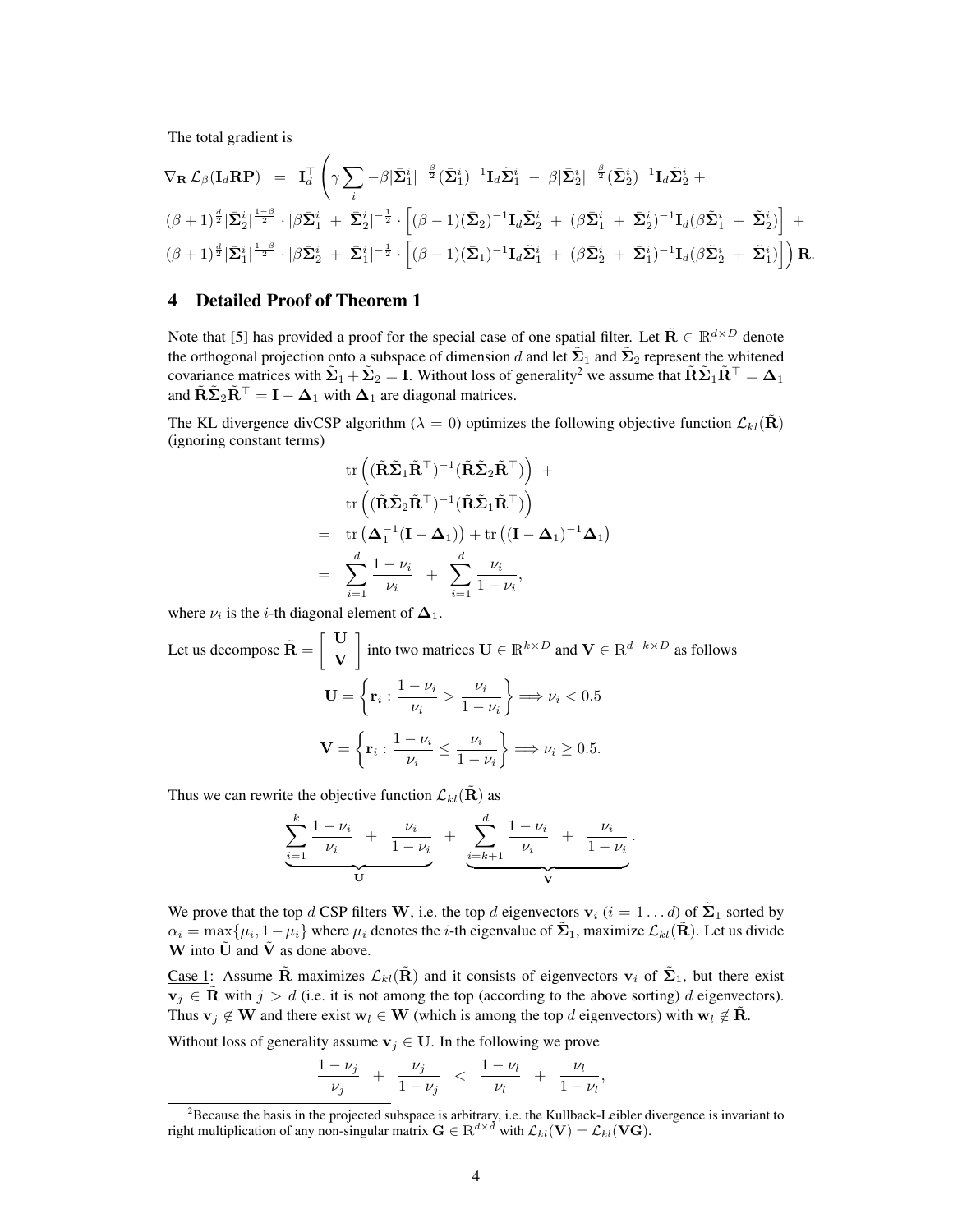where  $\nu_l$  and  $\nu_j$  denote the diagonal element when applying  $w_l$  and  $v_j$ , respectively. Note that the function  $f(v) = \frac{1-v}{v} + \frac{v}{1-v}$  is maximized at the borders (one can show this by taking the derivative).

Assume  $w_l \in \tilde{U}$ . Then  $\nu_l < \nu_j < 0.5$  because  $w_l$  is selected before  $v_j$  (remember  $v_j \notin W$ ) according to above sorting. Thus  $f(\nu_i) < f(\nu_i)$  as  $f(\nu)$  is maximized for the smallest argument  $\nu$ (if  $\nu < 0.5$ ).

Assume  $w_l \in \tilde{V}$ . Then  $1 - \nu_l < \nu_j < 0.5$  because  $w_l$  is selected before  $v_j$  according to above sorting. Thus  $f(\nu_i) < f(1 - \nu_l) = f(\nu_l)$ .

Let us define **B** as  $\tilde{\bf R}$ , but with  ${\bf w}_l$  instead of  ${\bf v}_j$ . Thus  $\mathcal{L}_{kl}(\tilde{\bf R}) < \mathcal{L}_{kl}({\bf B})$ . This is a contradiction to the assumption that  $\hat{\mathbf{R}}$  is the optimal solution.

Case 2: Assume R maximizes  $\mathcal{L}_{kl}(\mathbf{R})$  and there exist (at least one)  $\mathbf{r}_i \in \mathbf{R}$  with  $\mathbf{r}_i$  is not an eigenvector of  $\tilde{\Sigma}_1$ . Without loss of generality assume  $r_j \in U$ . Let us define a new solution  $\lceil \tilde{\mathbf{U}} \rceil$ 

$$
\mathbf{B} = \left[ \begin{array}{c} \mathbf{C} \\ \tilde{\mathbf{V}} \end{array} \right]
$$
 as follows:

 $\tilde{U}$  consists of k eigenvectors of  $\tilde{\Sigma}_1$  with smallest eigenvalues.

 $\tilde{\mathbf{V}}$  consists of  $d - k$  eigenvectors of  $\tilde{\mathbf{\Sigma}}_1$  with largest eigenvalues.

Let us denote the diagonal elements (eigenvalues) of  $\mathbf{U}\tilde{\mathbf{\Sigma}}_1\mathbf{U}^T$  as  $\nu_1 < \ldots < \nu_k < 0.5$  and those obtained with  $\tilde{\mathbf{U}}\tilde{\mathbf{\Sigma}}_1\tilde{\mathbf{U}}^T$  as  $u_1 < \ldots < u_k < 0.5$ . Note that  $u_i = \mu_i$  where  $\mu_1 < \ldots < \mu_D$  are the eigenvectors of  $\tilde{\Sigma}_1$  (because  $\tilde{U}$  consists of the smallest eigenvectors of  $\tilde{\Sigma}_1$ ). Cauchy's interlacing theorem [6] establishes the following relation between  $\nu_i$  and  $u_i$ , namely  $u_i \leq \nu_i$ . Note that equality only holds if U and  $\tilde{U}$  are the same, i.e. if U consists of the eigenvectors of  $\tilde{\Sigma}_1$  (irrespectively of permutation). Cauchy's theorem implies that there are no  $\nu_i$  and  $\nu_j$  with  $u_k < \nu_i < \nu_j < u_{k+1}$ . Together with the fact that  $f(\nu) = \frac{1-\nu}{\nu} + \frac{\nu}{1-\nu}$  is maximized at the borders (i.e. for smallest  $\nu$  in this case) this for all  $i$  implies

$$
\frac{1-\nu_i}{\nu_i} + \frac{\nu_i}{1-\nu_i} \le \frac{1-u_i}{u_i} + \frac{u_i}{1-u_i},
$$

Since  $\exists i$  where this relation is strictly positive (because we assumed  $\mathbf{r}_i \in \mathbf{U}$ ), we obtain  $\mathcal{L}_{kl}(\mathbf{U})$  <  $\mathcal{L}_{kl}(\mathbf{U}).$ 

Let us denote the diagonal elements (eigenvalues) of  $V\tilde{\Sigma}_1V^T$  as  $\nu_1>\ldots>\nu_{d-k}\geq 0.5$  and those obtained with  $\tilde{\bf V} \tilde{\bf \Sigma}_1 \tilde{\bf V}^T$  as  $u_1 > \ldots > u_{d-k} \ge 0.5$ . Note that  $u_i = \mu_i$  where  $\mu_1 > \ldots > \mu_D$  are the eigenvectors of  $\tilde{\Sigma}_1$  (because  $\tilde{V}$  consists of the largest eigenvectors of  $\tilde{\Sigma}_1$ ). Cauchy's interlacing theorem establishes the following relation between the  $\nu_i$  and  $u_i$ , namely  $\nu_i \leq u_i$ . Note that equality only holds if V and  $\tilde{V}$  are the same (irrespectively of permutation). Together with the fact that  $f(v) = \frac{1-v}{v} + \frac{v}{1-v}$  is maximized at the borders (i.e. for largest v in this case) this implies

$$
\frac{1-\nu_i}{\nu_i} + \frac{\nu_i}{1-\nu_i} \le \frac{1-u_i}{u_i} + \frac{u_i}{1-u_i},
$$

Thus  $\mathcal{L}_{kl}(\tilde{\mathbf{V}}) \leq \mathcal{L}_{kl}(\tilde{\mathbf{V}})$  and consequently  $\mathcal{L}_{kl}(\tilde{\mathbf{R}}) = \mathcal{L}_{kl}(\tilde{\mathbf{U}}) + \mathcal{L}_{kl}(\tilde{\mathbf{V}}) < \mathcal{L}_{kl}(\tilde{\mathbf{U}}) + \mathcal{L}_{kl}(\tilde{\mathbf{V}}) = \mathcal{L}_{kl}(\tilde{\mathbf{B}})$ . This contradicts the assumption that **R** maximizes  $\mathcal{L}_{kl}(\mathbf{R})$ .

### References

- [1] P. von Bünau, "Stationary subspace analysis towards understanding non-stationary data," Ph.D. dissertation, Technische Universität Berlin, 2012.
- [2] A. Baker, *Matrix Groups*. Berlin: Springer-Verlag, 2002.
- [3] M. D. Plumbley, "Geometrical methods for non-negative ica: Manifolds, lie groups and toral subalgebras," *Neurocomputing*, vol. 67, no. 161–197, 2005.